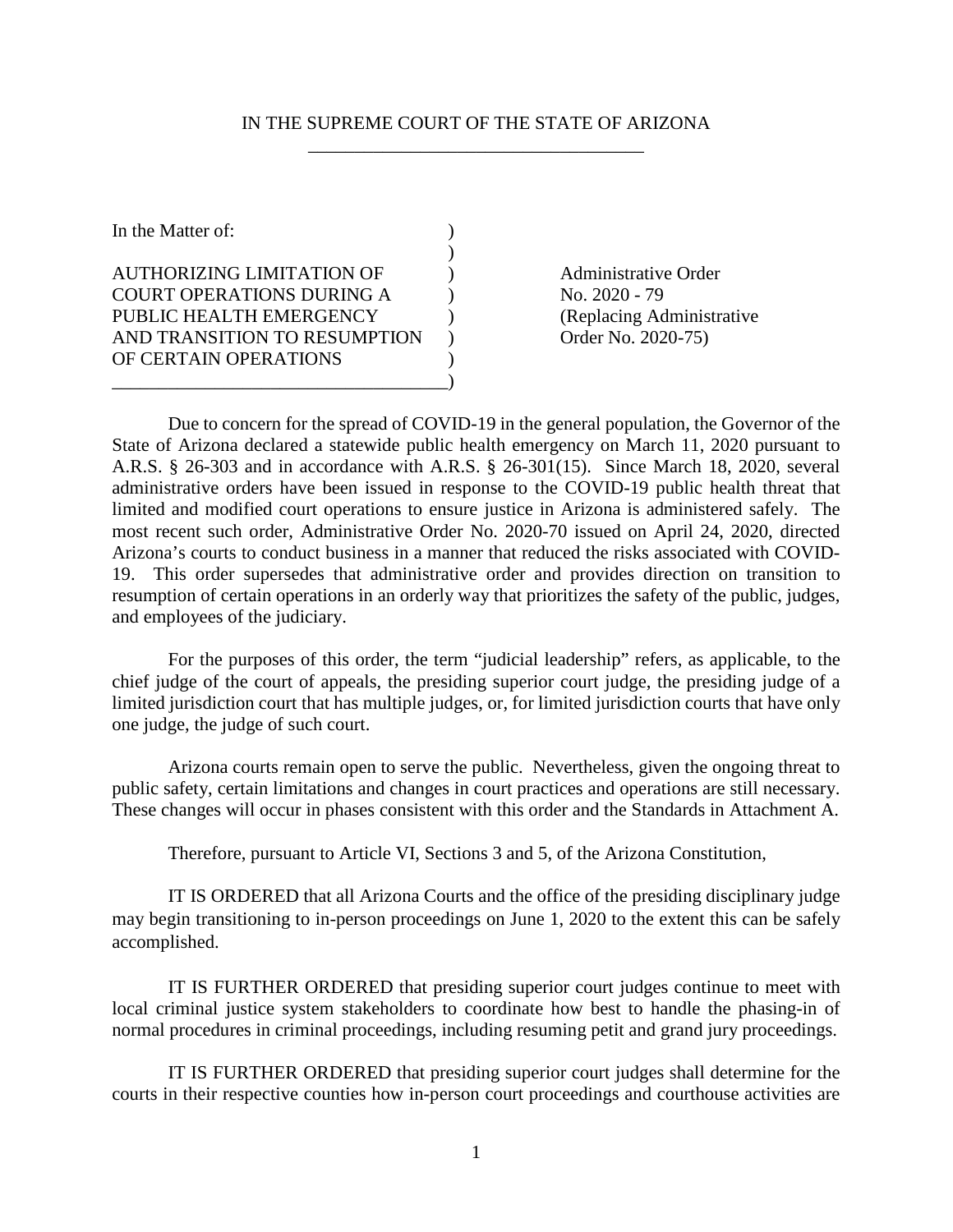to be phased-in and conducted, consistent with this order, in a manner that protects the health and safety of all participants. The chief judge of each court of appeals division shall determine how in-person court proceedings are to be phased-in and conducted.

## IT IS FURTHER ORDERED that:

# **I. TO PROTECT COURTHOUSE SAFETY:**

- 1. The presiding superior court judge of each county and the chief judge of each division of the court of appeals is authorized to adopt or suspend any local rule or order needed to address the current public health emergency in cooperation with public health officials and to take any reasonable action that circumstances require to enable necessary operations of the Court of Appeals (COA) and the superior, justice and municipal courts in each COA division or county.
- 2. Until Arizona enters Phase II and except where the size of the staff or other constraints will not allow, judicial leadership shall implement a staffing plan, which may include dividing personnel into two or more teams or using other methods to prevent all or a substantial portion of court personnel from becoming infected or requiring quarantine at the same time due to work-related contact. The presiding judge may exempt personnel who perform critical court functions from this provision if there is no practical alternative.
- 3. Courts should modify operations to limit the number of transportation events to necessary in-court hearings for individuals in custody or receiving services pursuant to court order, including combining hearings subject to maximum gathering size required by this order, and to minimize mixing of populations to eliminate avoidable quarantines when such individuals are returned to custody following court hearings.
- 4. Rule 10.2, Rules of Criminal Procedure; Rule 42.1, Rules of Civil Procedure; Rule 2(B), Rules of Procedure for Juvenile Court; Rule 6, Rules of Family Law Procedure; Rule 133(d), Justice Court Rules of Civil Procedure: Rule 9(c), Rules of Procedure for Eviction Actions; and any local rule that provides litigants with a change of judge as a matter of right, are suspended until December 31, 2020 to reduce the risk of virus exposure inherent in out-ofcounty judges' travel, and to ensure adequate judicial resources for backlog reduction.
- 5. Judicial leadership shall adopt practices following the gathering size and social distancing standards in Attachment A, considering the size of the courtrooms and other spaces where people gather in and around the courthouse. A court should not schedule in-person multiple, simultaneous proceedings that are inconsistent with these standards. Until Phase II, in extraordinary circumstances and with appropriate precautions, judicial leadership may authorize a maximum of 30 persons to gather in one location provided social distancing measures are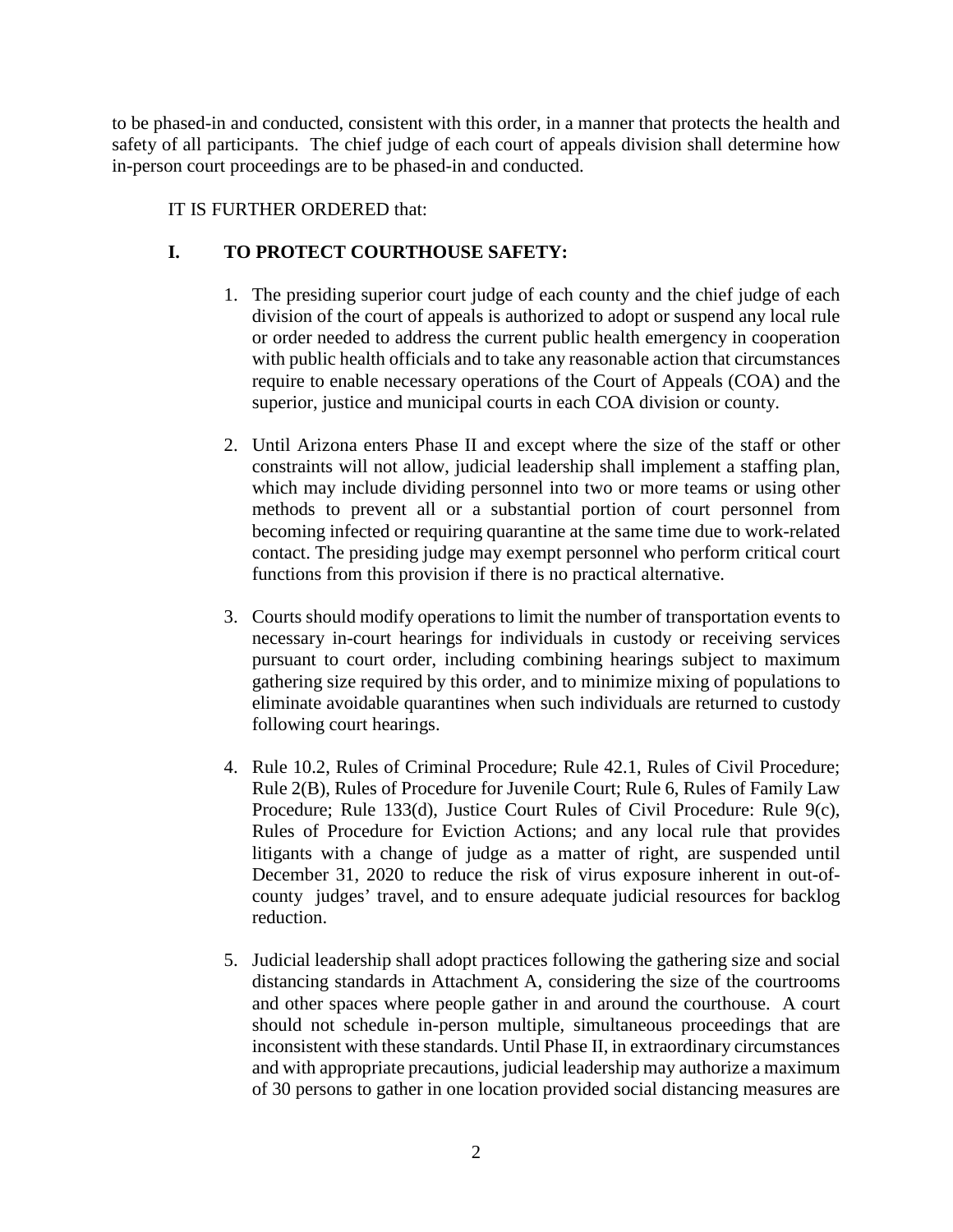taken. The intent of this requirement is to discourage scheduling of multiple court hearings at a single date and time. Courts should coordinate with law enforcement to require staggered citation appearance times.

- 6. Judicial leadership must require all participants in court proceedings, including attorneys, parties, victims, witnesses, jurors, court personnel, and other necessary persons, to notify the court prior to appearing at the courthouse, of any COVID-19 diagnosis, symptoms, or exposure notification by public health authorities and to make alternative arrangements to participate.
- 7. Until Phase III, judicial leadership should limit any required in-person proceedings to attorneys, parties, victims, witnesses, jurors, court personnel, and other necessary persons, where necessary to maintain the recommended social distancing within the courthouse, including each courtroom, and the judge in each proceeding is authorized to make reasonable orders to ensure the health and safety of hearing participants consistent with the parties' right to due process of law.
- 8. Judges shall liberally grant continuances and make accommodations, if necessary and possible, for attorneys, parties, victims, witnesses, jurors, and others with business before the courts who are at a high risk of illness from COVID-19 or who report any COVID-19 diagnosis, symptoms, or exposure notification by public health authorities.
- 9. The Administrative Office of the Courts shall provide judicial leadership with a health screening protocol used to detect COVID-19-related symptoms consistent with recommendations by public health officials to prevent the spread of the virus. Through Phase I, judicial leadership should implement the COVID-19 screening protocol for court and judicial personnel. Not later than June 1, 2020, court staff and judicial officers shall wear their own or courtprovided masks, face coverings, or face shields when having any in-person contact with other personnel or the public, or as allowed by section I(11).
- 10. The Administrative Office of the Courts shall provide judicial leadership with a health screening protocol used to detect COVID-19-related symptoms consistent with recommendations by public health officials to prevent the spread of the virus. Through Phase I, judicial leadership should implement the COVID-19 screening protocol for the public. Through Phase I, and where courthouse entrance security screening is available, the COVID-19 screening protocol may require body temperature screening for the public. Judicial leadership shall require court participants and visitors to wear a mask or other face-covering in the courthouse beginning not later than June 1, 2020 and may

provide the required face-covering for use by persons who do not have their own. Courts shall exclude persons from the courthouse who refuse to cooperate with or who do not pass established screening protocols or refuse to wear a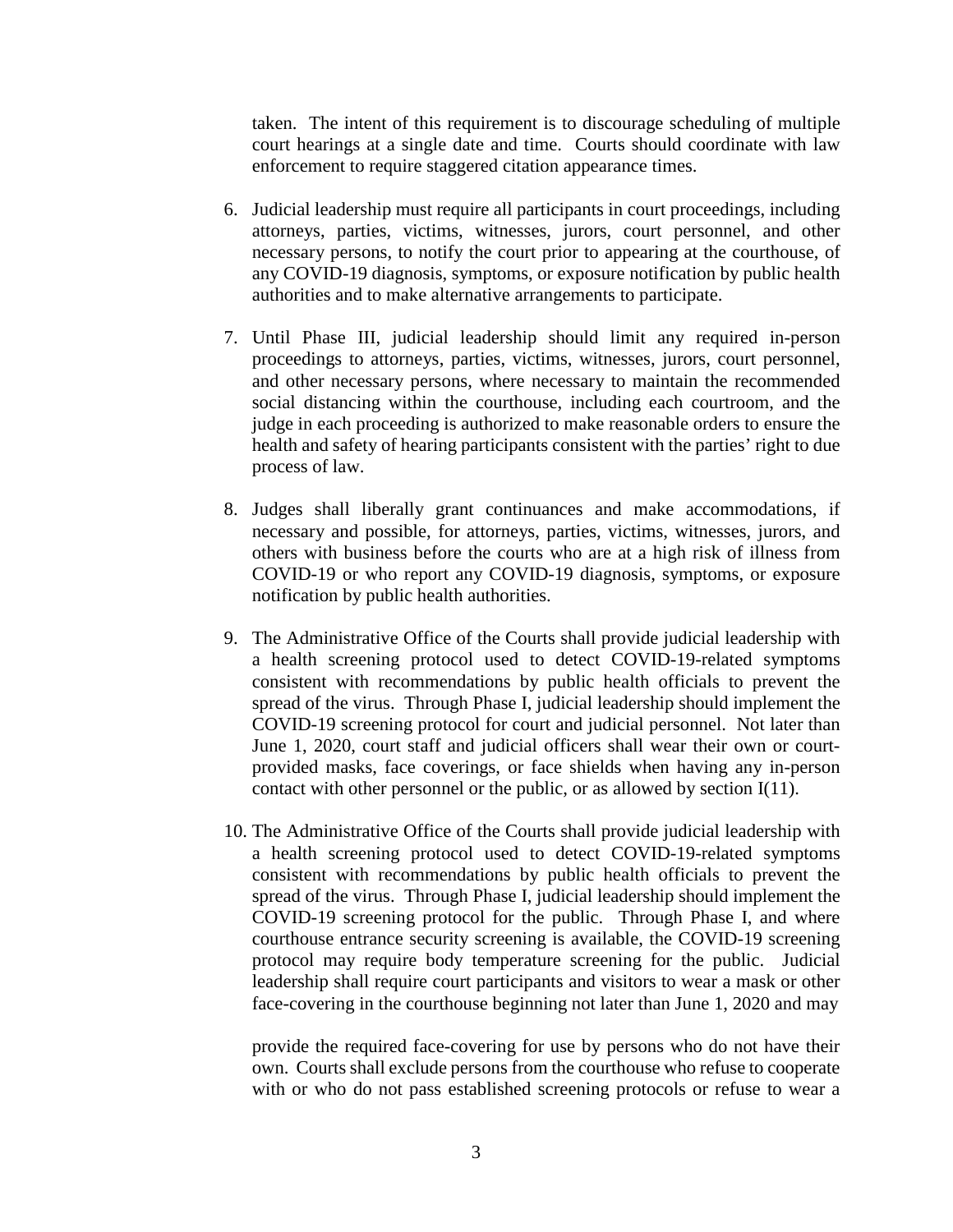mask or other face covering. Judicial leadership shall post these requirements at entrances and on their public website.

- 11. During in-courtroom proceedings, the judge may authorize removal of masks or face coverings for purposes of witness testimony, defendant identification, making an appropriate record, or other reasons as deemed necessary by the judge provided that appropriate social distancing or other protective measures are followed.
- 12. Judicial leadership should establish and implement social distancing and sanitation measures established by the [United States Department of Labor](https://www.osha.gov/Publications/OSHA3990.pdf) and the [CDC.](https://www.cdc.gov/coronavirus/2019-ncov/prevent-getting-sick/cleaning-disinfection.html?CDC_AA_refVal=https%3A%2F%2Fwww.cdc.gov%2Fcoronavirus%2F2019-ncov%2Fprepare%2Fcleaning-disinfection.html)

### **II. TO USE TECHNOLOGY TO MINIMIZE IN-PERSON PROCEEDINGS:**

- 1. Proceedings in all Arizona appellate, superior, justice, juvenile, and municipal courts and before the presiding disciplinary judge may be held by teleconferencing or video conferencing, consistent with core constitutional rights.
- 2. During Phases I and II, judicial leadership should limit in-person contact as much as possible by using available technologies, including alternative means of filing, teleconferencing, video conferencing, and use of email and text messages to reasonably ensure the health and safety of all participants.
- 3. Judges may hold ex parte and contested hearings on orders of protection electronically.
- 4. Judicial leadership may authorize the use of available online dispute resolution (ODR) platforms to resolve cases.
- 5. Judicial leadership may authorize the use of electronic, digital, or other means regularly used in court proceedings to create a verbatim record, except in grand jury proceedings.
- 6. When the public is limited from attending in-person proceedings, beginning July 1, 2020, to the extent logistically possible, the presiding judge of the superior court shall provide public access by video or audio to civil and criminal court proceedings typically open to the public to maximize the public's ability to observe court proceedings. The presiding judge or single judge of a limited jurisdiction court should make video or audio proceedings, excluding small claims cases, available to the public to the greatest extent possible. The presiding judge of the superior court should also list the availability of video and audio proceedings on the AZCourt site.
- 7. The 100-mile distance requirement for a limited jurisdiction court to accept a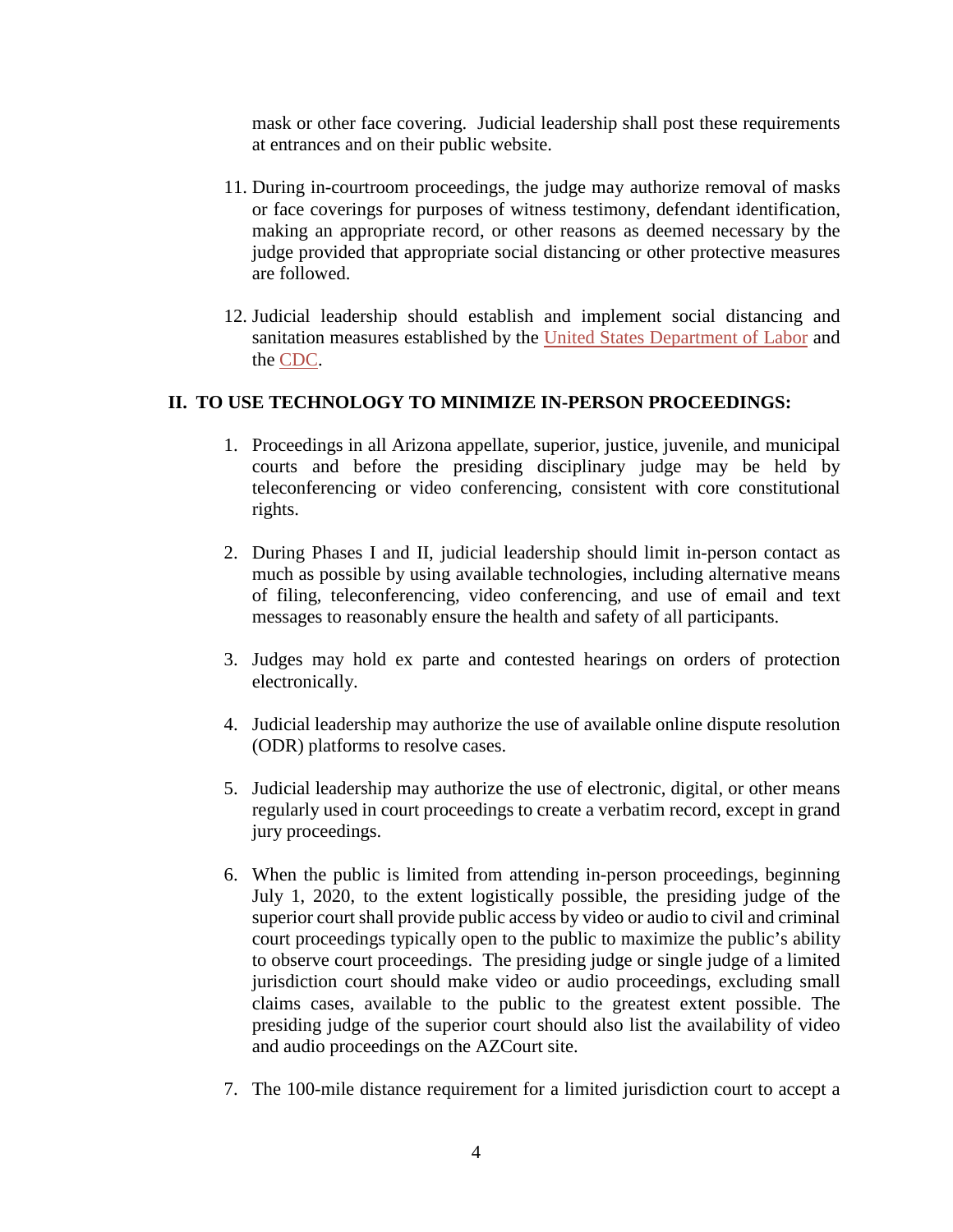telephonic plea under Rule 17.1 (f) of the Rules of Criminal Procedure is suspended through December 31, 2020.

- 8. Clerks may attend court proceedings by teleconferencing or video conferencing to comply with A.R.S.  $\S$  12-283(A)(1).
- 9. Title 36 Chapter 5, A.R.S. matters are confidential and not open to persons other than the parties, witnesses, and their respective counsel. When these proceedings are not conducted in-person, judicial leadership must use technology in a manner that protects the patient's rights to privacy and confidentiality.
- 10. The judge in each proceeding conducted using video-conferencing may limit and permit recording as appropriate to apply the policies provided in Rule 122, Rules of the Supreme Court, to those proceedings.
- 11. When conducting virtual hearings, courts may establish procedures to collect the defendant's fingerprint, or to otherwise establish the defendants identity as an alternative means of complying with the procedures required by A.R.S. § 13-607 and Rule 26.10 of the Rules of Criminal Procedure.

#### **III. TO APPROPRIATELY PRIORITIZE CASE PROCESSING:**

- 1. Constitutional and statutory priorities for cases continue to apply unless otherwise waived.
- 2. For cases where the right to a jury trial has not been waived, but where limits on courthouse facilities or judicial or court personnel capacity require prioritization and recognizing that constitutional and statutory preferences govern for specific issues raised in a specific case, cases shall be scheduled in the following order of priority:
	- (a) Criminal felony and misdemeanor cases, where the defendant is in custody;
	- (b) Sexually violent person trials;
	- (c) Criminal felony cases, where the defendant is not in custody;
	- (d) Criminal misdemeanor cases, where the defendant is not in custody; and
	- (e) Civil and any other jury trial cases.
- 3. Where limits on courthouse facilities or judicial, or court personnel capacity require prioritization and recognizing that constitutional and statutory preferences govern for specific issues raised in a specific case, cases shall be scheduled in the following order of priority:
	- (a) Juvenile;
	- (b) Criminal;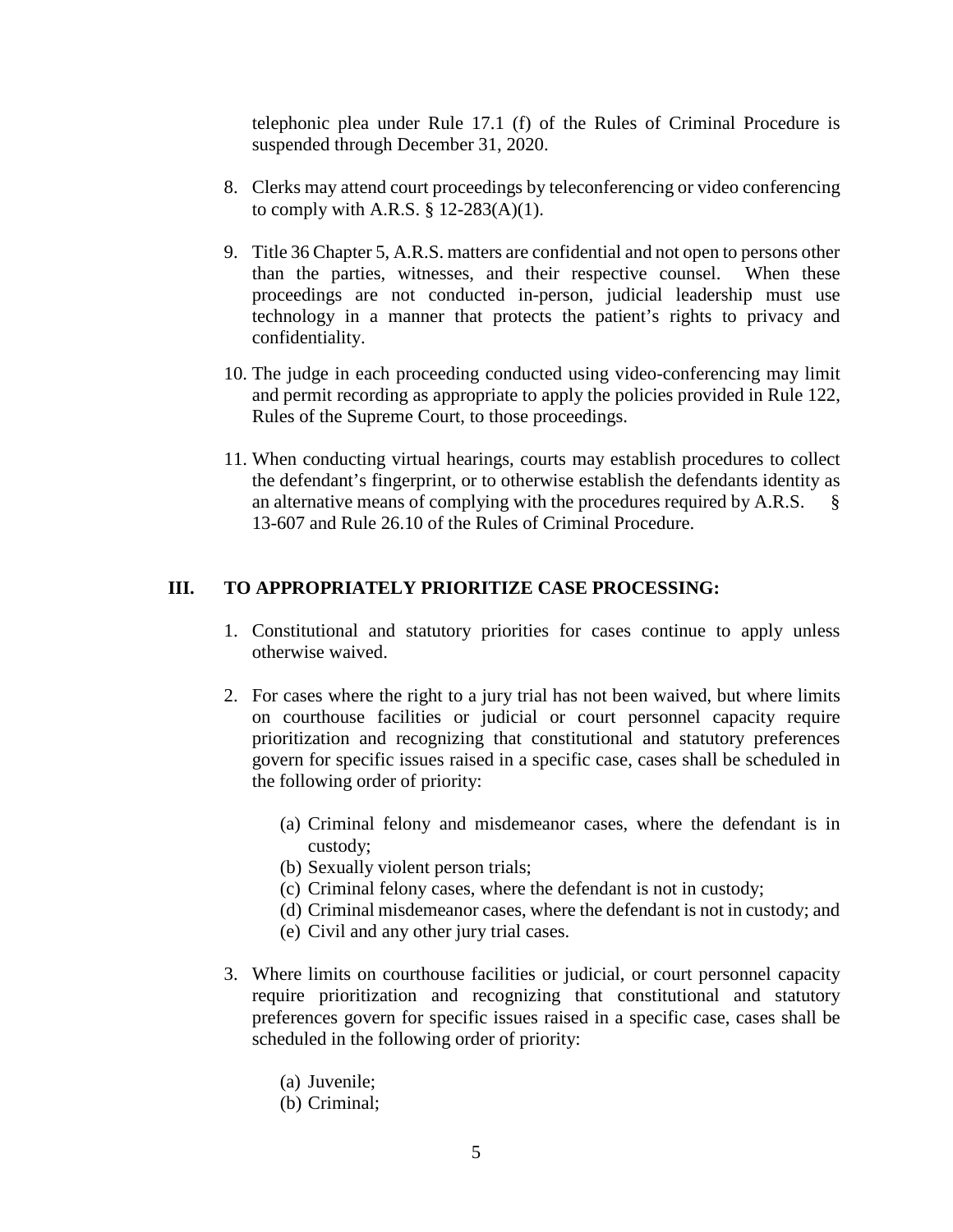- (c) Mental Health;
- (d) Family (involving minor children);
- (e) Family (not involving minor children);
- (f) Probate (involving protected persons);
- (g) Civil;
- (h) General Probate; and
- (i) Tax and Administrative cases.
- 4. Where backlogs exist, judicial leadership should expand case disposition capacity, including calling back retired judges, using judges pro tempore and temporarily reassigning judges from other assignments.

### **IV. TO SAFELY PROVIDE FOR JURY TRIALS AND GRAND JURIES:**

- 1. Trials of cases to a jury may resume when Arizona enters Phase I, but not prior to June 15, 2020.
- 2. The presiding judge of the superior court in each county should determine when jury trials can safely begin, taking into consideration the physical space of individual courthouses and courtrooms. Judicial leadership shall employ appropriate social distancing and other measures necessary for the protection of jurors and the general public and shall post on court websites a schedule and information describing the protective measures taken.
- 3. Until December 31, 2020, to reduce the number of citizens summoned to jury duty, procedural rules (including Rule 18.4(c), Rules of Criminal Procedure; Rule 47(e), Rules of Civil Procedure; and Rule 134(a)(1), Justice Court Rules of Civil Procedure) are modified to afford litigants only two peremptory strikes for potential jurors per side in all civil and felony cases tried in the superior court, and one peremptory strike per side in all misdemeanor cases, and all civil cases tried in limited jurisdiction courts. This provision does not apply to capital murder cases.
- 4. To accommodate social distancing standards, courts may stagger times for prospective jurors to report for jury duty, direct them to individual courtrooms rather than jury assembly rooms, and conduct voir dire remotely or in multiple groups. At the direction of the presiding judge, prospective jurors may be summoned to non-courthouse facilities that can accommodate larger numbers of individuals.
- 5. Judicial leadership may authorize the use of technology to facilitate alternatives to in-person appearance for selecting grand and petit jurors and for conducting grand jury proceedings, and with the permission of the presiding superior court judge, for jury trials.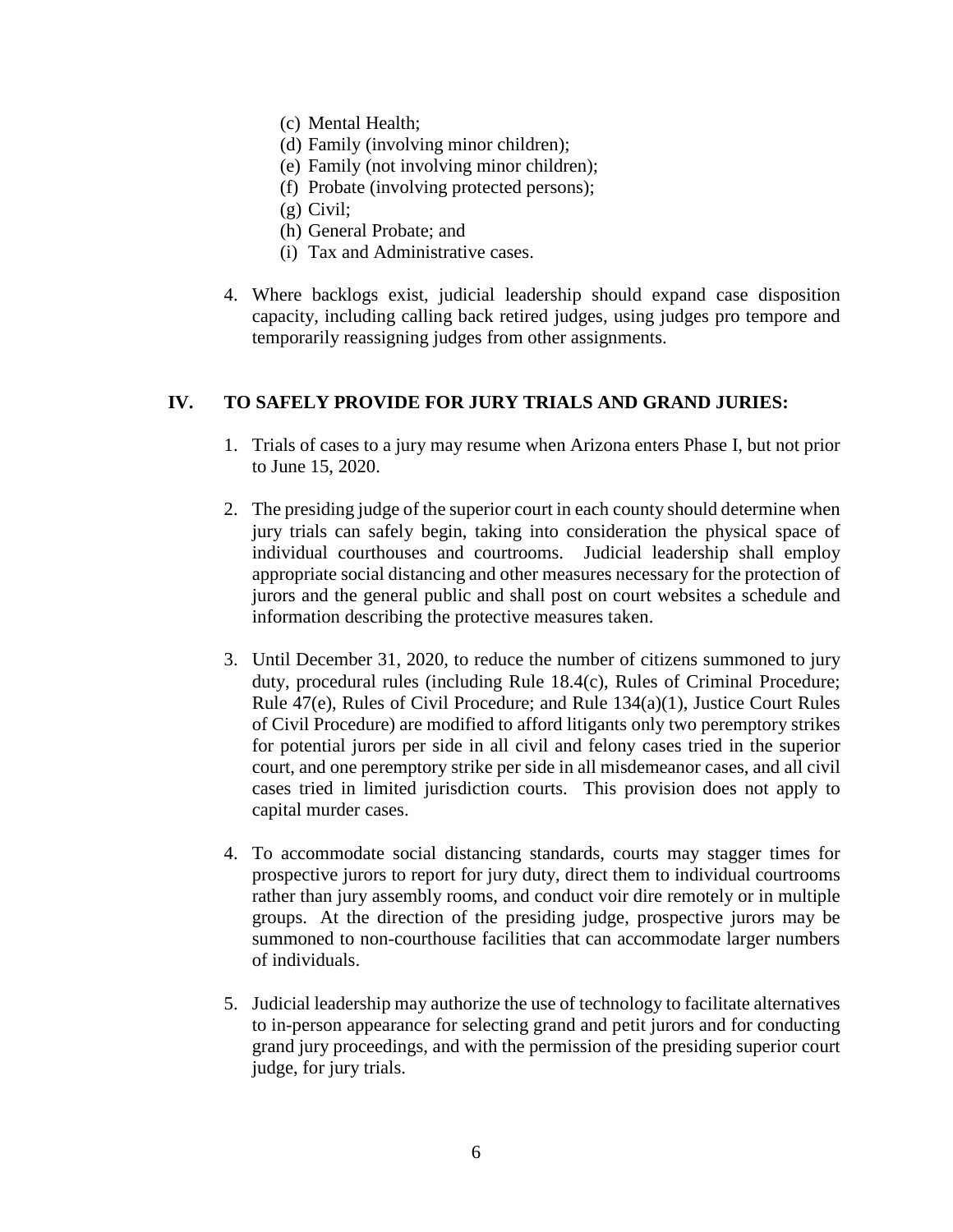- 6. As required by A.R.S. § 21-202(b)(2), jury commissioners must temporarily excuse prospective jurors whose jury service would substantially and materially affect the public welfare in an adverse manner, including but not limited to those who report a COVID-19 diagnosis, symptoms, or notification by a public health official of exposure to COVID-19 and may temporarily excuse potential jurors who are highly vulnerable to COVID-19.
- 7. The presiding judge of the superior court in coordination with the county attorney in each county may determine when grand juries can be resumed in a safe manner with proper social distancing. Grand jury selection may be conducted in-person by staggering the appearance of prospective jurors or by electronically screening them. The presiding judge may authorize grand jury proceedings to be held by video-conferencing.

### **V. TO CALCULATE TIME CONSIDERING THE EMERGENCY:**

- 1. The period of March 18, 2020 through August 1, 2020 is excluded from calculation of time under rule provisions and statutory procedures that require court proceedings to be held within a specific period of time, including Rule 8, Rules of Criminal Procedure; Rules 17, 25, 79 and 100, Rules of Procedure for the Juvenile Court; Rules 2, 3, and 15, Rules of Procedure in Eviction Actions; and Rule 38.1(d)(2), Rules of Civil Procedure. A judge, pursuant to Rule 8, may extend this exclusion of time in criminal cases, for good cause including, but not limited to COVID-19 illness, quarantine and travel restrictions.
- 2. The time for conducting preliminary hearings for in-custody defendants under Rule 5.1(a) and (d) and probation revocation arraignments under Rule 27.8 (a)(1), Rules of Criminal Procedure is extended to twenty (20) days from an initial appearance that occurs through July 3, 2020.
- 3. Until August 1, 2020, notwithstanding Rule 6 (b)(2), Rules of Civil Procedure, in an individual case, the court may extend the time to act under Rules 50(b),  $52(b)$ ,  $59(b)(1)$ , (c), and (d), and  $60(c)$  as those rules allow, or alternatively, may extend the time to act under those rules for 30 days upon a showing of good cause.
- 4. The following are not excluded from calculations of time:
	- (a) For persons held in-custody: initial appearances, arraignments, preliminary hearings, in-custody probation violation, and conditions of release;
	- (b) Domestic violence protective proceedings;
	- (c) Child protection temporary custody proceedings;
	- (d) Civil commitment hearings and reviews;
	- (e) Emergency protection of elderly or vulnerable persons proceedings;
	- (f) Habeas corpus proceedings;
	- (g) COVID-19 public health emergency proceedings;
	- (h) Juvenile detention hearings;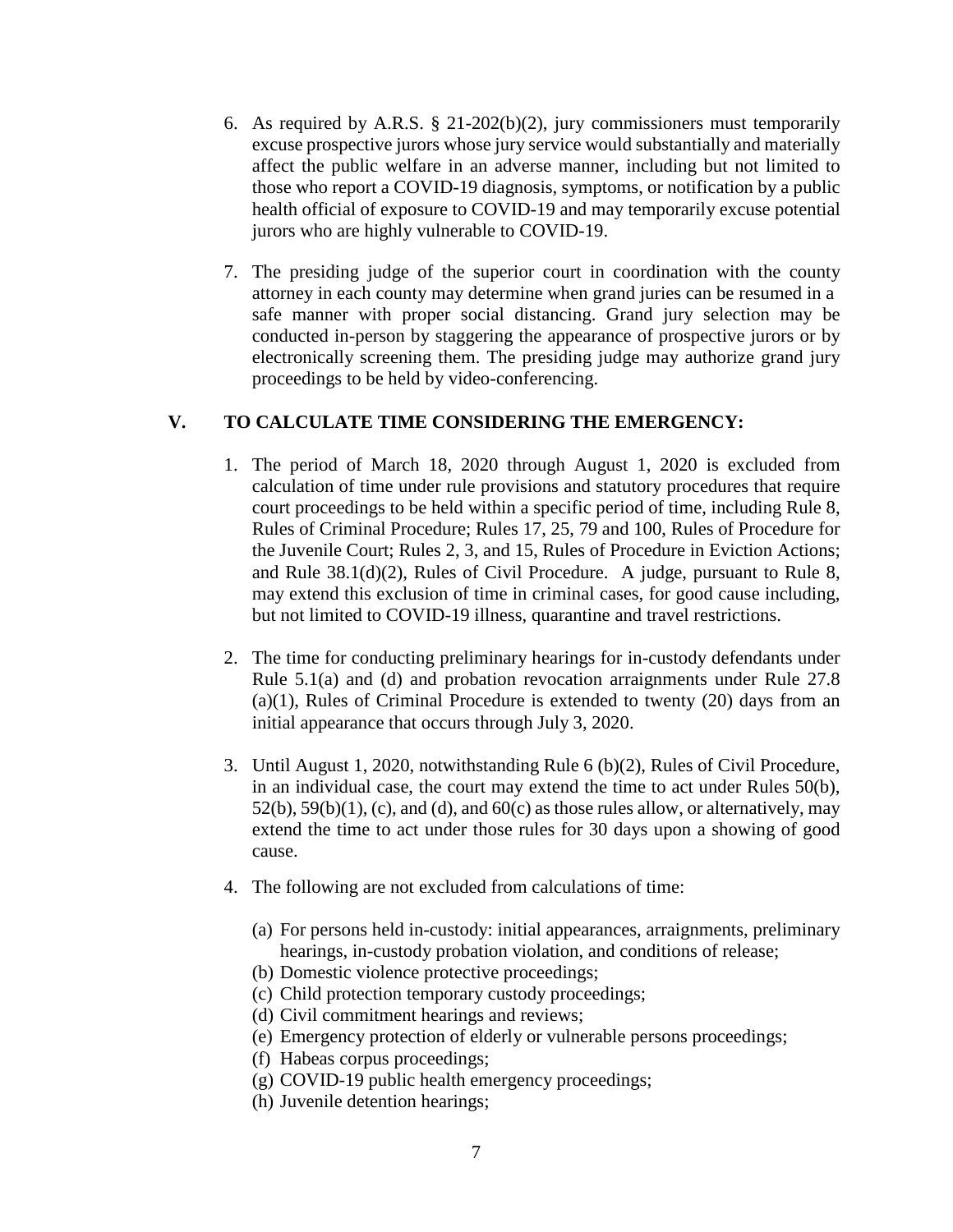- (i) Election cases; and
- (j) Any other proceeding that is necessary to determine whether to grant emergency relief.
- 5. For the period of March 18, 2020 through August 1, 2020, if a judge is unable to rule on a pending matter due to the judge's illness or is otherwise unable to work, the judge is deemed to be physically disabled, and the period of time the judge is ill or unable to work is excluded from the calculation of the 60 days from the date of submission in which a matter must be determined under A.R.S. § 12-128.01 or § 11-424.02.

### **VI. IN GENERAL:**

- 1. Court offices shall remain accessible to the public by telephone and email during their regular business hours to the greatest extent possible, including using drop boxes for documents that cannot be e-filed if it becomes necessary to close court offices to the public.
- 2. During this period of reduced operations, courts and court clerks shall make reasonable efforts to provide alternative methods of accessing court records.
- 3. Probation officers are authorized to use social distancing and technology of all types to supervise those on criminal and juvenile probation, including, where appropriate, for contacts with such individuals.
- 4. Clerks of the court shall continue to issue marriage licenses and may do so remotely if the available technology allows licenses to be properly issued.
- 5. A judge may perform a marriage ceremony at the courthouse with no more than 10 persons present with proper social distancing and may perform a marriage ceremony in the electronic presence of the couple and witnesses at the parties' request.
- 6. The Administrative Office of the Courts may use technology to ensure social distancing for its operations, including the Court Appointed Special Advocate program, the Foster Care Review Boards program, and the Certification and Licensing programs under Part 7, Chapter 2, of the Arizona Code of Judicial Administration.
- 7. Limited jurisdiction judicial leadership may issue orders as necessary to implement the provisions of this order and take actions consistent with this order and orders issued by their presiding superior court judge.
- 8. Judicial leadership must notify court customers, the public, and the Administrative Director of all administrative orders issued under the authorization provided by this order using the most effective means available.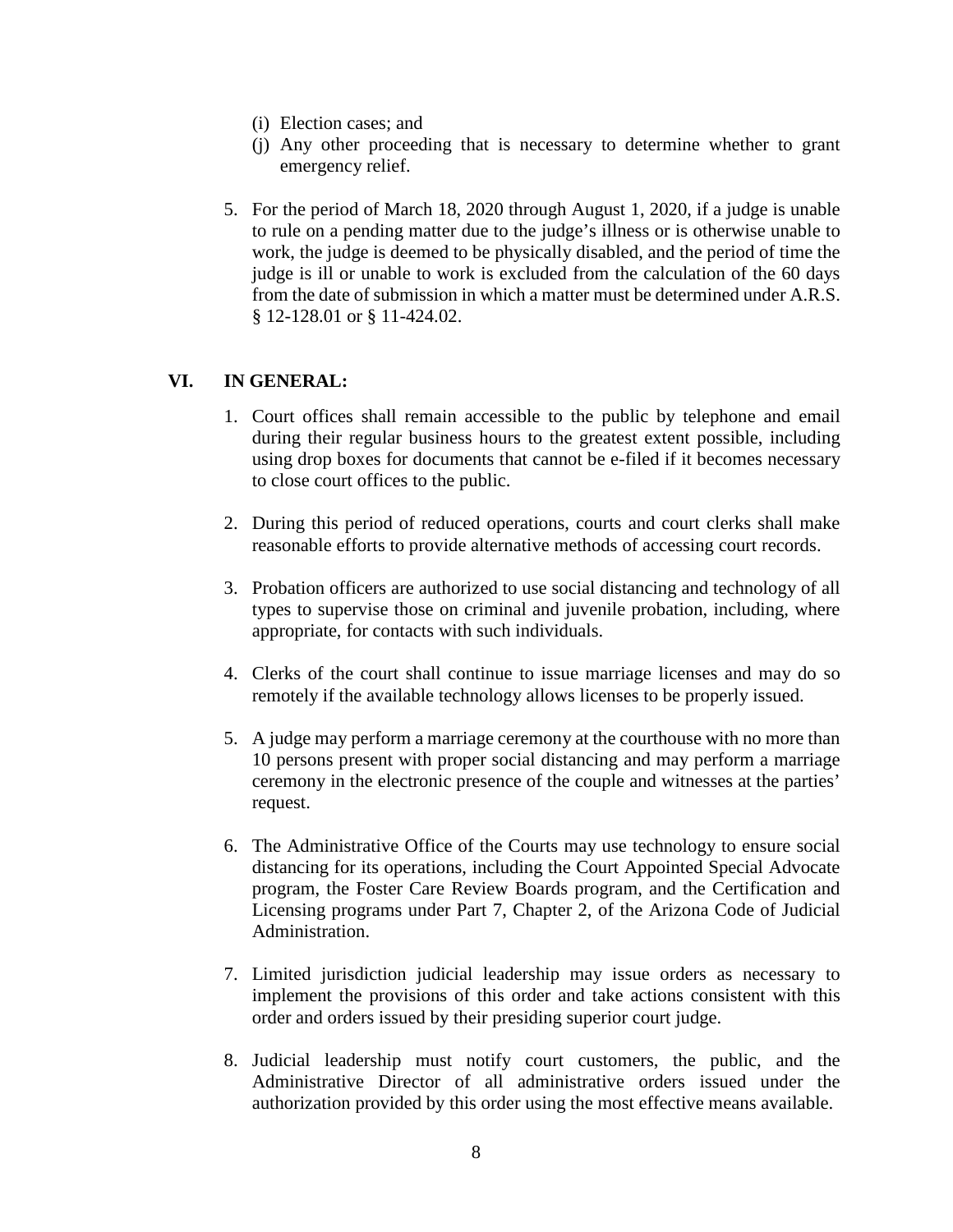- 9. Judicial leadership must provide information regarding court access and operations in both English and Spanish.
- 10. The presiding superior court judge of a county and judges and staff in leadership in the limited jurisdiction courts in the county shall periodically meet to coordinate county-wide court activities impacted by the current COVID-19 crisis. Attendance at such properly scheduled meetings is mandatory unless excused by the county presiding judge.

Dated this 20th day of May, 2020.

FOR THE COURT:

ROBERT BRUTINEL Chief Justice

\_\_\_\_\_\_\_\_\_\_\_\_\_\_\_\_\_\_\_\_\_\_\_\_\_\_\_\_\_\_\_\_\_\_\_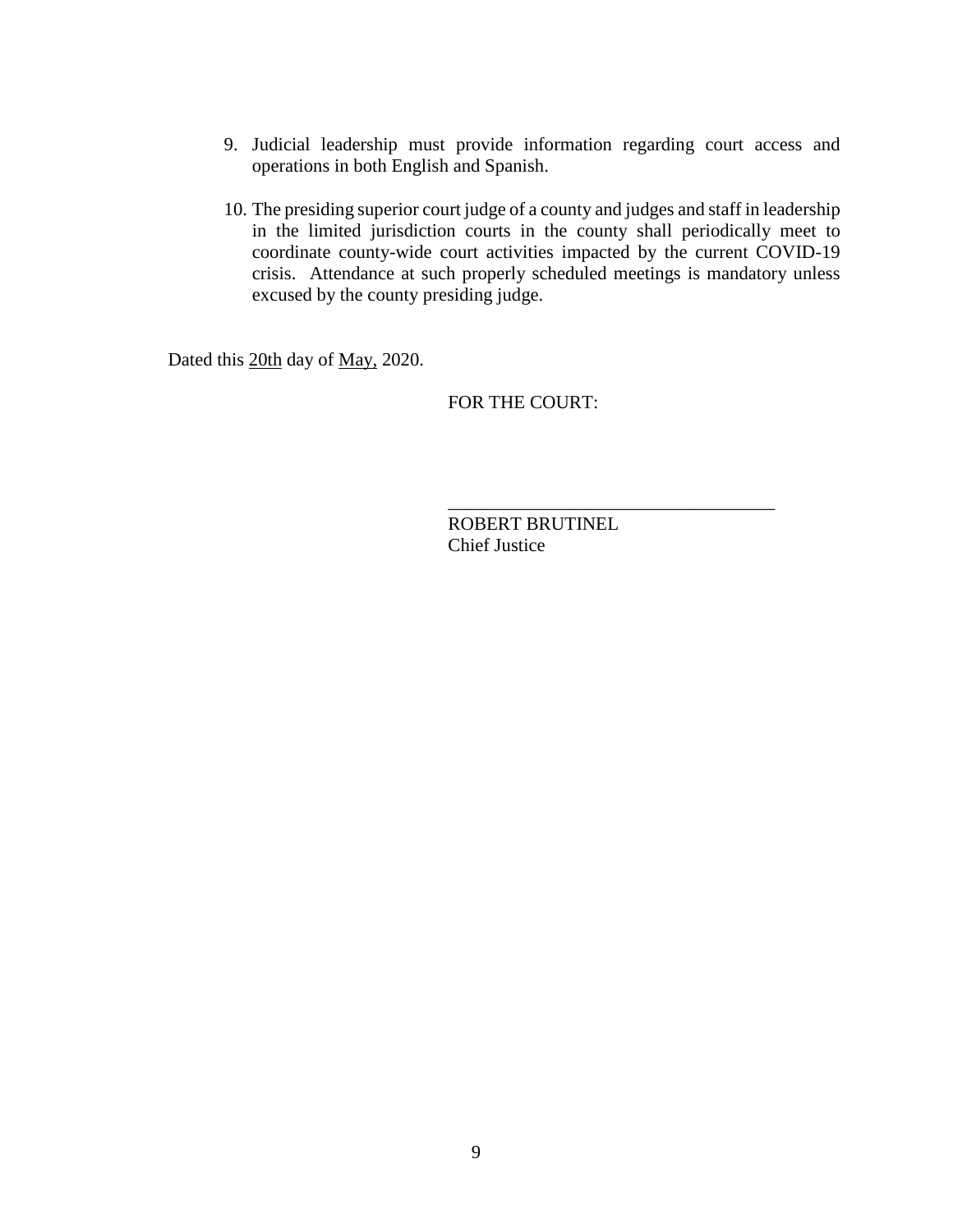# **ATTACHMENT A**

# **Standards for Resumption of On-site Court Operations During a Public Health Emergency**

In planning for a phased resumption of on-site court operations, courts<sup>[1](#page-9-0)</sup> must consider the following factors:

- 1. The status of the pandemic in each local court jurisdiction;
- 2. The size and functionality of courthouse facilities, both in terms of courtrooms and other public meeting areas; and
- 3. The size of the bench and supporting court staff.

The timing of the phases will be largely determined by Arizona specific directives. The Administrative Office of the Courts (AOC) will notify the judicial leadership in advance of phase transition dates. Taking these factors into account, local courts should systematically resume onsite operations as follows:

**Phase Zero (Current Phase):** Due to the statewide public health emergency, all in-person court proceedings should be avoided to the greatest extent possible, consistent with constitutional rights.

- Courts should follow CDC social distancing guidelines and limit the number of persons at any court event to 10. Judicial leadership may authorize groups larger than 10, but not to exceed 30.
- The empaneling of new petit juries is suspended.
- In-person contact is to be limited through the use of virtual hearings (audio or video), electronic recording of court proceedings and electronic transmission of documents.
- Certain state and local court rules are suspended or amended to maximize public safety.

**Phase I**: Courts may begin transitioning to in-person proceedings to the extent this can be safely accomplished on June 1, 2020 in compliance with the following standards:

- Courthouse Safety:
	- o Until Arizona enters Phase II and except where the size of the staff or other constraints will not allow, judicial leadership shall implement a staffing plan, which may include dividing personnel into two or more teams or other methods to accomplish the goal of preventing all or a substantial portion of court personnel from becoming infected or requiring quarantine at the same time due to workrelated contact.
	- o Judicial leadership shall limit any required in-person proceedings to attorneys, parties, victims, witnesses, jurors, court personnel, and other necessary persons.

<span id="page-9-0"></span>Attachment A <sup>1</sup> In this attachment, courts include Arizona courts, Office of the Presiding Disciplinary Judge, and Court of Appeals.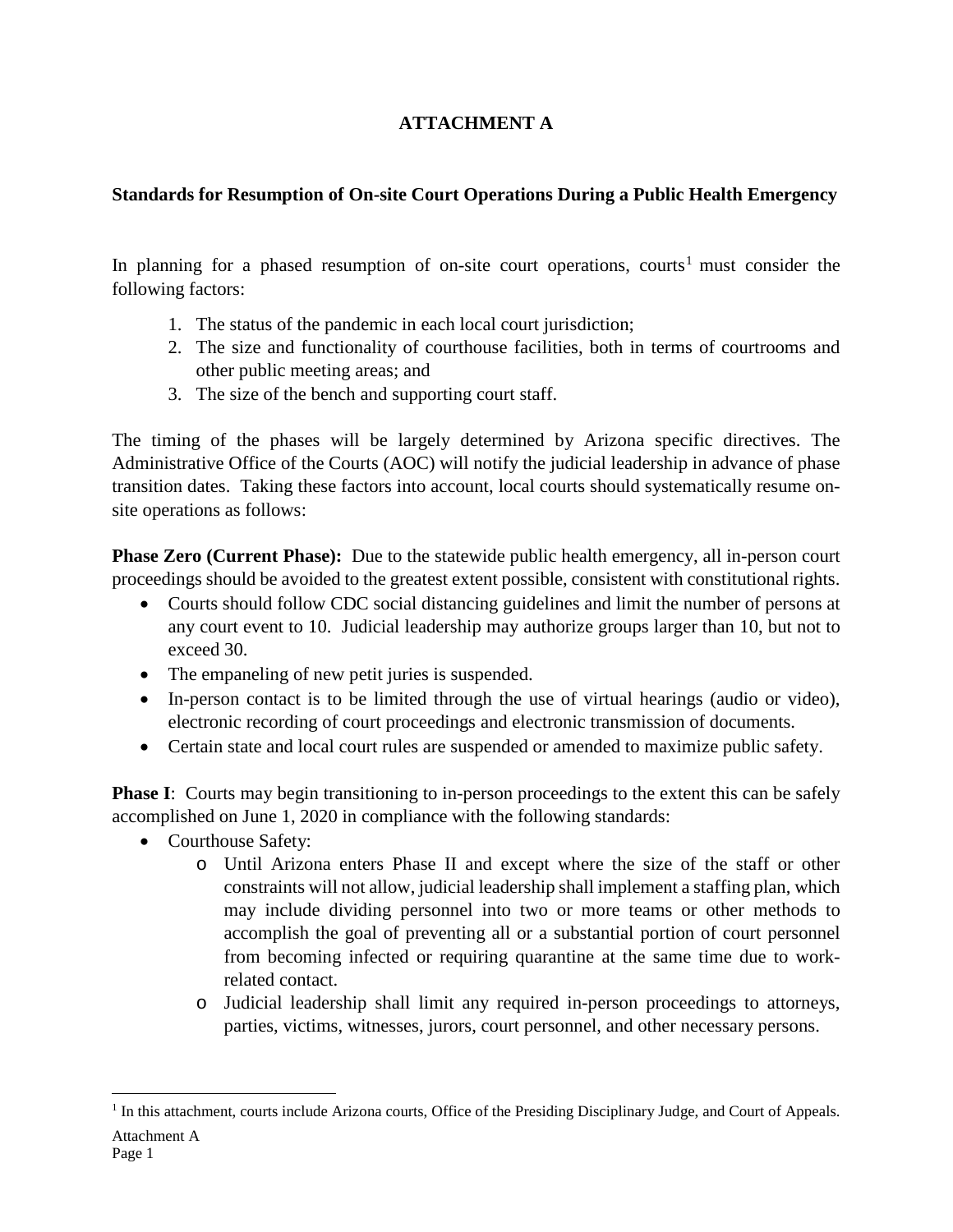- o Judicial leadership should modify operations to limit the number of transportation events to necessary in-court hearings for individuals in custody.
- o Courts should follow CDC social distancing guidelines and limit the number of persons at any court event to 10. Judicial leadership may authorize groups larger than 10, but not to exceed 30.
- o Courts shall utilize the AOC's health screening protocol.
- o Courts shall require masks or face coverings to be worn in the courthouse.
- o Courts shall exclude persons failing the screening protocol from entry to the courthouse.
- o Rules which provide litigants a change of judge as a matter of right are suspended until December 31, 2020.
- o Courts shall exclude persons failing the screening protocol from entry to the courthouse and attempt to make alternative arrangements for them to conduct court business. If an excluded person is attempting to attend a scheduled court proceeding, the appropriate court shall be notified of the person's inability to enter the courthouse.
- Technology
	- o Courts shall continue the use of virtual hearings, electronic recording and electronic transmission of documents.
	- o Courts shall provide public access by video or audio to court proceedings which are typically open to the public, specifically for the case types designated in this Administrative Order.
	- o Courts shall consider and encourage the use of on-line dispute resolution (ODR).
- Appropriately Prioritize Case Processing
	- o Courts shall follow the prioritization of case types, both for jury and non-jury cases.
	- o Courts shall expand case disposition capacity, using retired judges and judges pro tempore and temporarily reassigning judges from other assignments.
- Jury Trials and Grand Juries
	- o Jury trials may resume on June 15, 2020, subject to the approval of the presiding superior court judge.
	- o Courts shall utilize appropriate social distancing and measures necessary for the protection of jurors, including the use of technology for virtual selection of petit and grand jurors and conducting of grand jury proceedings and, with the approval of the presiding superior court judge, for jury trials.
	- o The presiding superior court judge may determine when grand juries can be resumed.
- In General
	- o Courts may use drop boxes for filing documents that cannot be e-filed.

**Phase II:** Scheduling of in-person court proceedings can resume, while limiting the projected number of courthouse visitors during peak times.

• Courthouse Safety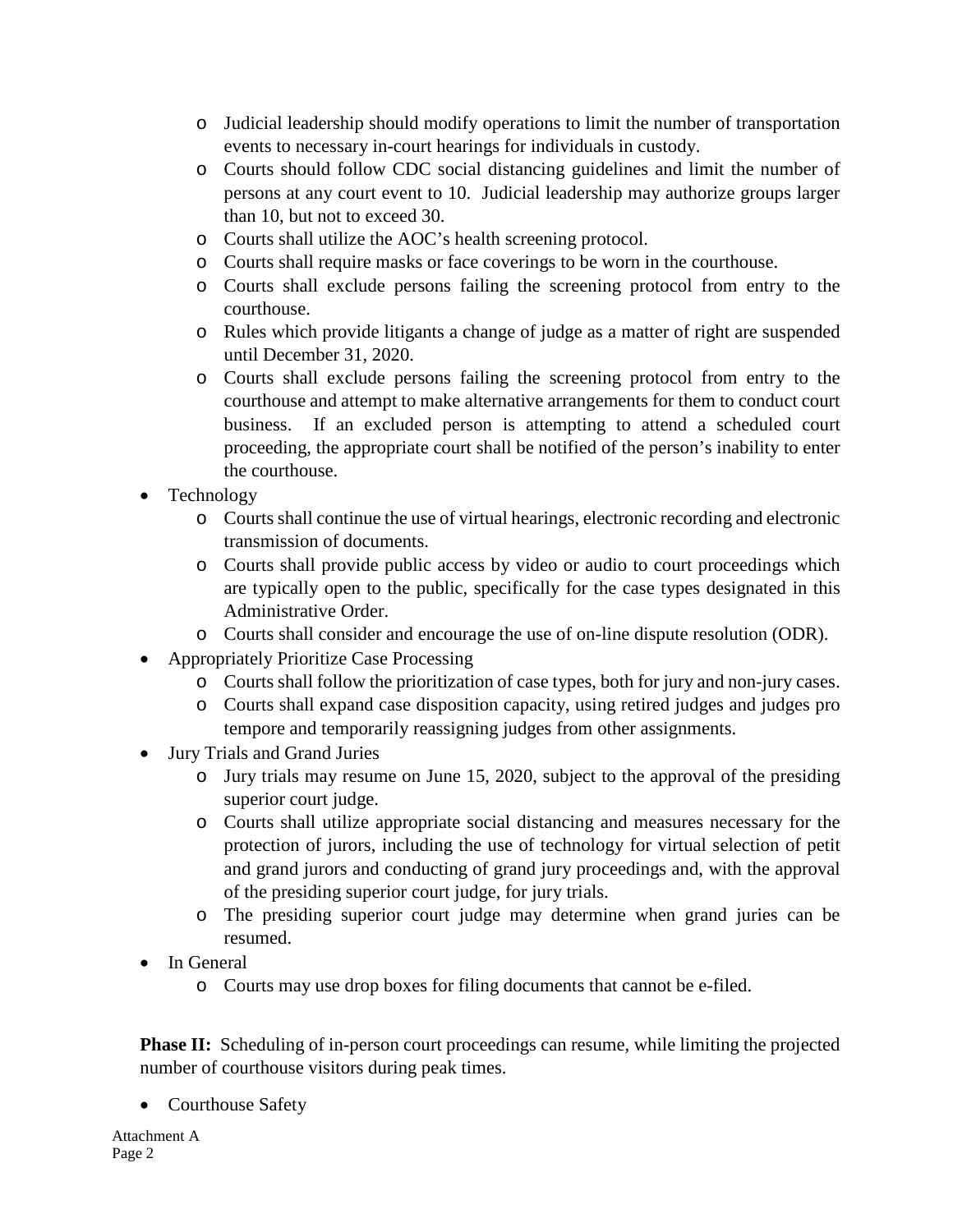- o On-site court staffing should systematically increase during Phase II, as necessary to serve the increased number of visitors at the courthouse. Courts should continue to maintain two or more teams, with some teams working at the courthouse while others work remotely, or otherwise ensure that an exposed employee will not interrupt the operations of the court.
- o Courts should follow CDC social distancing guidelines and limit the number of persons at any court event to 30. Judicial leadership may authorize groups larger than 30, but not to exceed 50.
- Technology
	- o The use of technology should continue, both to maximize public safety and to maximize efficiencies in court operations.
- Appropriately Prioritize Case Processing
	- o Some courts may no longer have a need to expand case disposition capacity.
- The other Phase I provisions remain in effect during Phase II, specifically the sections of this Administrative Order regarding:
	- Jury Trials and Grand Juries
	- In General

**Phase III:** Scheduling of in-person court proceedings and other on-site court services can fully resume, while limiting the projected number of courthouse visitors during peak times.

- Courthouse Safety
	- o On-site court staffing should be largely restored during this phase to serve the increased number of visitors at the courthouse. Courts may still opt to have some staff continue working remotely. These staff would be available for deployment to the courthouse in the event that on-site staff become infected.
	- o Courts should follow CDC social distancing guidelines and limit the number of persons at any court event accordingly.
	- o Consistent with guidance from CDC, courts may relax screening protocols for court participants and visitors, including the wearing of masks in the courthouse.
- Technology
	- o The use of technology should continue, both to maximize public safety and to achieve efficiencies in court operations.
- Jury Trials and Grand Juries
	- o Courts should continue to employ appropriate social distancing and other measures necessary for the protection of jurors, including the use of technology for virtual selection of petit and grand jurors and conducting of grand jury proceedings and, with the approval of the presiding superior court judge, for jury trials.
- In General
	- o Courts should continue to use drop boxes for documents that cannot be e-filed.

**Phase IV:** Return to normal operations – no restrictions.

Attachment A Page 3